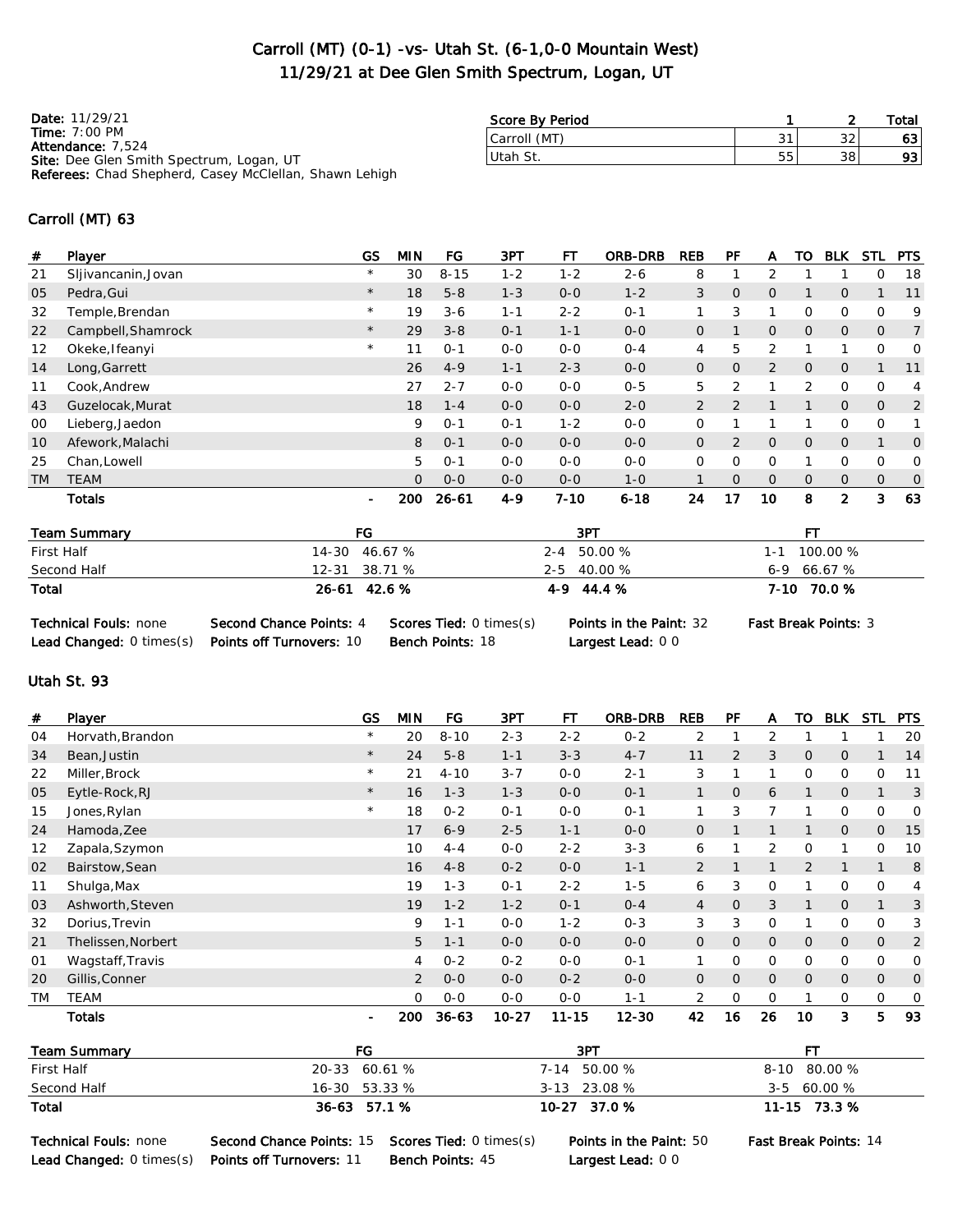## 1st Half Play By Play

| VISITORS: Carroll (MT)                            | Time                       |          |      | Score Margin HOME TEAM: Utah St.                   |
|---------------------------------------------------|----------------------------|----------|------|----------------------------------------------------|
|                                                   | 19:49                      | $0 - 2$  | H 2  | GOOD JUMPER by MILLER, BROCK                       |
|                                                   | $\sim$ $-$                 |          |      | ASSIST by EYTLE-ROCK, RJ                           |
| MISS JUMPER by TEMPLE, BRENDAN (in the paint)     | 19:25                      |          |      |                                                    |
|                                                   | $\sim$ $-$                 |          |      | REBOUND DEF by BEAN, JUSTIN                        |
|                                                   | 18:55                      |          |      | TURNOVER by JONES, RYLAN                           |
| MISS JUMPER by SLJIVANCANIN, JOVAN (in the paint) | 18:30                      |          |      |                                                    |
|                                                   | $\omega$ .                 |          |      | REBOUND DEF by BEAN, JUSTIN                        |
|                                                   | 18:12                      | $0 - 4$  | H 4  | GOOD LAYUP by HORVATH, BRANDON (in the paint)      |
|                                                   | $- -$                      |          |      | ASSIST by EYTLE-ROCK, RJ                           |
| MISS 3PTR by PEDRA, GUI                           | 17:46                      |          |      |                                                    |
|                                                   | $\equiv$                   |          |      | REBOUND DEF by BEAN, JUSTIN                        |
|                                                   | 17:33                      |          |      | MISS 3PTR by EYTLE-ROCK, RJ                        |
|                                                   | цц.                        |          |      | REBOUND OFF by BEAN, JUSTIN                        |
| FOUL by OKEKE, IFEANYI                            | 17:30                      |          |      |                                                    |
|                                                   | 17:28                      | $0 - 6$  | H 6  | GOOD DUNK by HORVATH, BRANDON (in the paint)       |
|                                                   | $\sim$ $-$                 |          |      | ASSIST by JONES, RYLAN                             |
| FOUL by OKEKE, IFEANYI                            | 17:10                      |          |      |                                                    |
| TURNOVER by OKEKE, IFEANYI                        | 17:10                      |          |      |                                                    |
| SUB OUT by OKEKE, IFEANYI                         | 17:10                      |          |      |                                                    |
| SUB IN by COOK, ANDREW                            | 17:10                      |          |      |                                                    |
|                                                   | 16:57                      |          |      | MISS LAYUP by HORVATH, BRANDON (in the paint)      |
|                                                   | $\sim$ $-$                 |          |      | REBOUND OFF by BEAN, JUSTIN                        |
| FOUL by TEMPLE, BRENDAN                           | 16:55                      |          |      |                                                    |
|                                                   | 16:55                      | $0 - 7$  | H 7  | GOOD FT by BEAN, JUSTIN                            |
|                                                   | 16:55                      | $0 - 8$  | H 8  | GOOD FT by BEAN, JUSTIN                            |
| MISS JUMPER by SLJIVANCANIN, JOVAN (in the paint) | 16:35                      |          |      |                                                    |
|                                                   | $\omega$ .                 |          |      | REBOUND DEF by BEAN, JUSTIN                        |
| FOUL by TEMPLE, BRENDAN                           | 16:28                      |          |      |                                                    |
| SUB OUT by TEMPLE, BRENDAN                        | 16:28                      |          |      |                                                    |
| SUB IN by GUZELOCAK, MURAT                        | 16:28                      |          |      |                                                    |
|                                                   | 16:24                      | $0 - 11$ |      | H 11 GOOD 3PTR by EYTLE-ROCK, RJ                   |
|                                                   | $\sim$ $-$                 |          |      | ASSIST by JONES, RYLAN                             |
| TURNOVER by PEDRA, GUI                            | 16:11                      |          |      |                                                    |
| SUB OUT by PEDRA, GUI                             | 16:11                      |          |      |                                                    |
|                                                   |                            |          |      |                                                    |
| SUB IN by LONG, GARRETT                           | 16:11                      |          |      |                                                    |
| TIMEOUT MEDIA by TEAM                             | 15:50                      |          |      |                                                    |
|                                                   | 15:41                      |          |      | TURNOVER by TEAM                                   |
| GOOD JUMPER by CAMPBELL, SHAMROCK (in the paint)  | 15:29                      | $2 - 11$ | H 9  |                                                    |
|                                                   | 15:12                      |          |      | MISS 3PTR by JONES, RYLAN                          |
| REBOUND DEF by COOK, ANDREW                       | $\overline{\phantom{a}}$ . |          |      |                                                    |
| MISS JUMPER by COOK, ANDREW (in the paint)        | 15:01                      |          |      |                                                    |
|                                                   | $- -$                      |          |      | REBOUND DEF by HORVATH, BRANDON                    |
|                                                   | 14:42                      | $2 - 13$ | H 11 | GOOD JUMPER by HORVATH, BRANDON (in the paint)     |
| TURNOVER by COOK, ANDREW                          | 14:14                      |          |      |                                                    |
|                                                   | 14:14                      |          |      | STEAL by BEAN, JUSTIN                              |
|                                                   | 14:14                      |          |      | SUB OUT by JONES, RYLAN                            |
|                                                   | 14:14                      |          |      | SUB IN by ASHWORTH, STEVEN                         |
| SUB OUT by SLJIVANCANIN, JOVAN                    | 14:14                      |          |      |                                                    |
| SUB OUT by GUZELOCAK, MURAT                       | 14:14                      |          |      |                                                    |
| SUB IN by PEDRA, GUI                              | 14:14                      |          |      |                                                    |
| SUB IN by OKEKE, IFEANYI                          | 14:14                      |          |      |                                                    |
|                                                   | 14:11                      |          |      | SUB OUT by EYTLE-ROCK, RJ                          |
|                                                   | 14:11                      |          |      | SUB IN by JONES, RYLAN                             |
|                                                   | 14:05                      | $2 - 15$ |      | H 13 GOOD LAYUP by HORVATH, BRANDON (in the paint) |
|                                                   | $\omega$ $\omega$          |          |      | ASSIST by JONES, RYLAN                             |
| FOUL by COOK, ANDREW                              | 14:05                      |          |      |                                                    |
|                                                   | 14:00                      | $2 - 16$ | H 14 | GOOD FT by HORVATH, BRANDON                        |
| GOOD JUMPER by LONG, GARRETT                      | 13:44                      | $4 - 16$ | H 12 |                                                    |
|                                                   |                            |          |      |                                                    |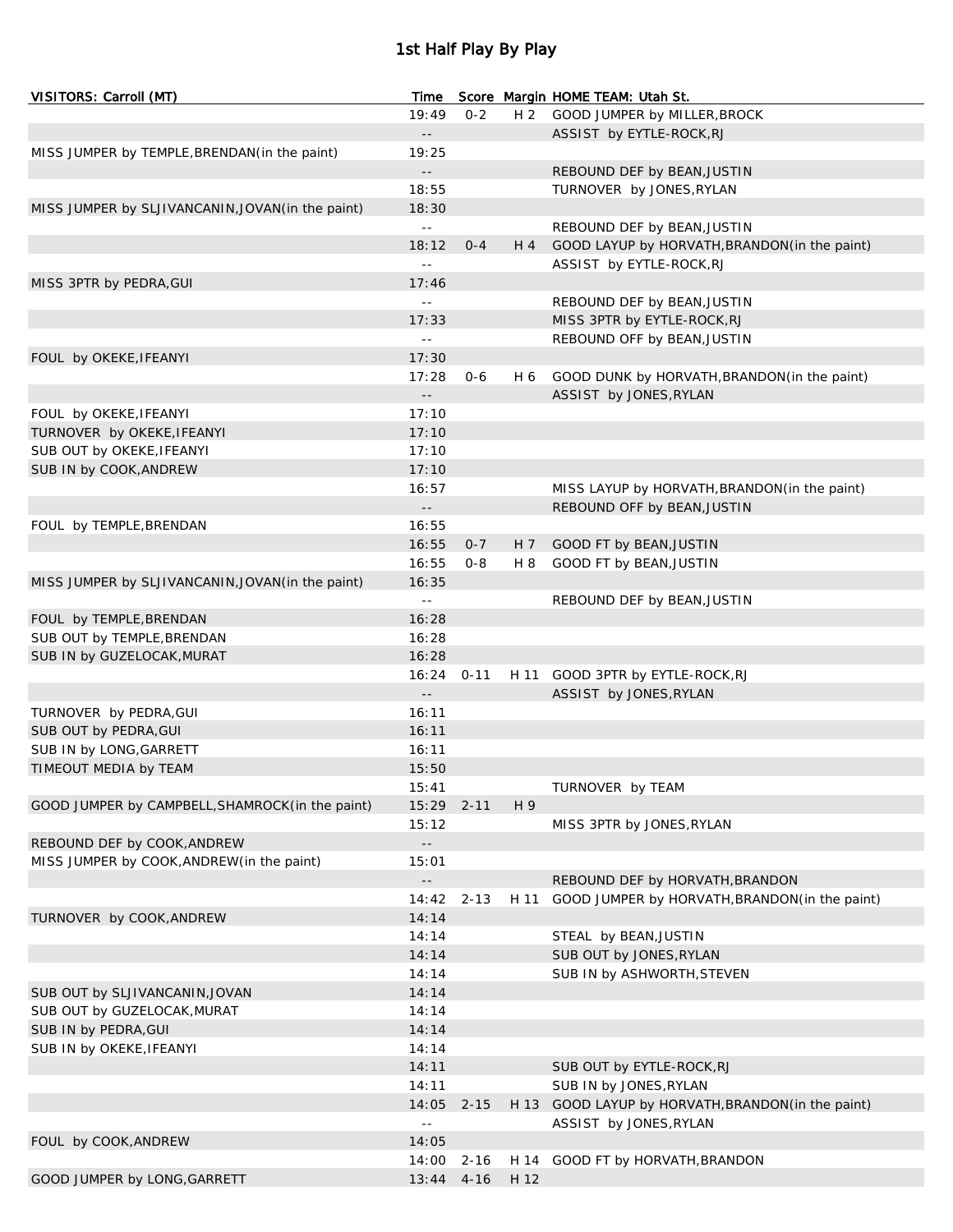|                                                                     | 13:31                      |                  |      | MISS 3PTR by MILLER, BROCK                                 |
|---------------------------------------------------------------------|----------------------------|------------------|------|------------------------------------------------------------|
| REBOUND DEF by OKEKE, IFEANYI                                       | $\equiv$ $\equiv$          |                  |      |                                                            |
|                                                                     | 13:22                      |                  |      | FOUL by JONES, RYLAN                                       |
| GOOD JUMPER by PEDRA, GUI                                           | $13:10$ 6-16               |                  | H 10 |                                                            |
|                                                                     | 12:51                      |                  |      | MISS JUMPER by MILLER, BROCK                               |
| BLOCK by OKEKE, IFEANYI                                             | 12:51                      |                  |      |                                                            |
|                                                                     | $\overline{\phantom{a}}$ . |                  |      | REBOUND OFF by MILLER, BROCK                               |
|                                                                     | 12:47                      |                  |      | TURNOVER by ASHWORTH, STEVEN                               |
| GOOD JUMPER by LONG, GARRETT (in the paint)                         | $12:36$ 8-16               |                  | H 8  |                                                            |
|                                                                     | 12:18                      |                  |      | MISS 3PTR by HORVATH, BRANDON                              |
| REBOUND DEF by COOK, ANDREW                                         |                            |                  |      |                                                            |
| GOOD JUMPER by COOK, ANDREW                                         |                            | 12:04 10-16      | H 6  |                                                            |
|                                                                     |                            | $11:41$ 10-18    | H 8  | GOOD LAYUP by BEAN, JUSTIN (in the paint)                  |
|                                                                     | $\sim$ $-$                 |                  |      | ASSIST by JONES, RYLAN                                     |
| MISS JUMPER by COOK, ANDREW (in the paint)                          | 11:28                      |                  |      |                                                            |
|                                                                     | $\sim$ $\sim$              |                  |      | REBOUND DEF by ASHWORTH, STEVEN                            |
|                                                                     |                            | 11:21 10-21      |      | H 11 GOOD 3PTR by ASHWORTH, STEVEN (fastbreak)             |
|                                                                     | $\sim$ $-$                 |                  |      | ASSIST by BEAN, JUSTIN                                     |
| TIMEOUT 30SEC by TEAM                                               | 11:18                      |                  |      |                                                            |
| TIMEOUT MEDIA by TEAM                                               | 11:18                      |                  |      |                                                            |
|                                                                     | 11:18                      |                  |      | SUB OUT by HORVATH, BRANDON                                |
|                                                                     | 11:18                      |                  |      | SUB OUT by MILLER, BROCK                                   |
|                                                                     | 11:18                      |                  |      | SUB IN by HAMODA, ZEE                                      |
|                                                                     | 11:18                      |                  |      | SUB IN by DORIUS, TREVIN                                   |
| SUB OUT by COOK, ANDREW                                             | 11:18                      |                  |      |                                                            |
| SUB OUT by CAMPBELL, SHAMROCK                                       | 11:18                      |                  |      |                                                            |
| SUB IN by LIEBERG, JAEDON                                           | 11:18                      |                  |      |                                                            |
| SUB IN by SLJIVANCANIN, JOVAN                                       | 11:18                      |                  |      |                                                            |
| MISS JUMPER by SLJIVANCANIN, JOVAN (in the paint)                   | 10:53                      |                  |      |                                                            |
|                                                                     | $\sim$ $-$                 |                  |      | REBOUND DEF by ASHWORTH, STEVEN                            |
| FOUL by SLJIVANCANIN, JOVAN                                         | 10:51                      |                  |      |                                                            |
|                                                                     |                            |                  |      | 10:36 10-23 H 13 GOOD JUMPER by HAMODA, ZEE (in the paint) |
|                                                                     | $ -$                       |                  |      | ASSIST by JONES, RYLAN                                     |
| MISS JUMPER by OKEKE, IFEANYI<br>REBOUND OFF by SLJIVANCANIN, JOVAN | 10:19                      |                  |      |                                                            |
| GOOD JUMPER by SLJIVANCANIN, JOVAN (in the paint)                   |                            | 10:10 12-23 H 11 |      |                                                            |
| FOUL by OKEKE, IFEANYI                                              | 09:50                      |                  |      |                                                            |
|                                                                     |                            |                  |      | 09:50 12-24 H 12 GOOD FT by DORIUS, TREVIN                 |
|                                                                     | 09:50                      |                  |      | SUB OUT by JONES, RYLAN                                    |
|                                                                     | 09:50                      |                  |      | SUB IN by EYTLE-ROCK, RJ                                   |
| SUB OUT by PEDRA, GUI                                               | 09:50                      |                  |      |                                                            |
| SUB OUT by OKEKE, IFEANYI                                           | 09:50                      |                  |      |                                                            |
| SUB IN by CAMPBELL, SHAMROCK                                        | 09:50                      |                  |      |                                                            |
| SUB IN by TEMPLE, BRENDAN                                           | 09:50                      |                  |      |                                                            |
|                                                                     | 09:50                      |                  |      | MISS FT by DORIUS, TREVIN                                  |
|                                                                     | $\sim$ $\sim$              |                  |      | REBOUND OFF by BEAN, JUSTIN                                |
|                                                                     |                            |                  |      | 09:42 12-26 H 14 GOOD JUMPER by HAMODA, ZEE (in the paint) |
|                                                                     | $\sim$ $\sim$              |                  |      | ASSIST by ASHWORTH, STEVEN                                 |
| GOOD LAYUP by TEMPLE, BRENDAN (in the paint)                        |                            | 09:25 14-26 H 12 |      |                                                            |
| ASSIST by LIEBERG, JAEDON                                           | $\sim$ $\sim$              |                  |      |                                                            |
|                                                                     |                            |                  |      | 09:11 14-29 H 15 GOOD 3PTR by HAMODA, ZEE                  |
|                                                                     | $\sim$ $\sim$              |                  |      | ASSIST by BEAN, JUSTIN                                     |
| GOOD JUMPER by LONG, GARRETT (in the paint)                         |                            | 08:42 16-29 H 13 |      |                                                            |
|                                                                     | 08:42                      |                  |      | FOUL by BEAN, JUSTIN                                       |
| SUB OUT by LIEBERG, JAEDON                                          | 08:42                      |                  |      |                                                            |
| SUB IN by COOK, ANDREW                                              | 08:42                      |                  |      |                                                            |
| GOOD FT by LONG, GARRETT                                            |                            | 08:42 17-29 H 12 |      |                                                            |
| SUB OUT by LONG, GARRETT                                            | 08:42                      |                  |      |                                                            |
| SUB IN by CHAN, LOWELL                                              | 08:42                      |                  |      |                                                            |
|                                                                     |                            |                  |      | 08:23 17-32 H 15 GOOD 3PTR by HAMODA, ZEE                  |
|                                                                     |                            |                  |      | ASSIST by EYTLE-ROCK, RJ                                   |
| GOOD 3PTR by TEMPLE, BRENDAN                                        |                            | 08:07 20-32 H 12 |      |                                                            |
|                                                                     |                            |                  |      |                                                            |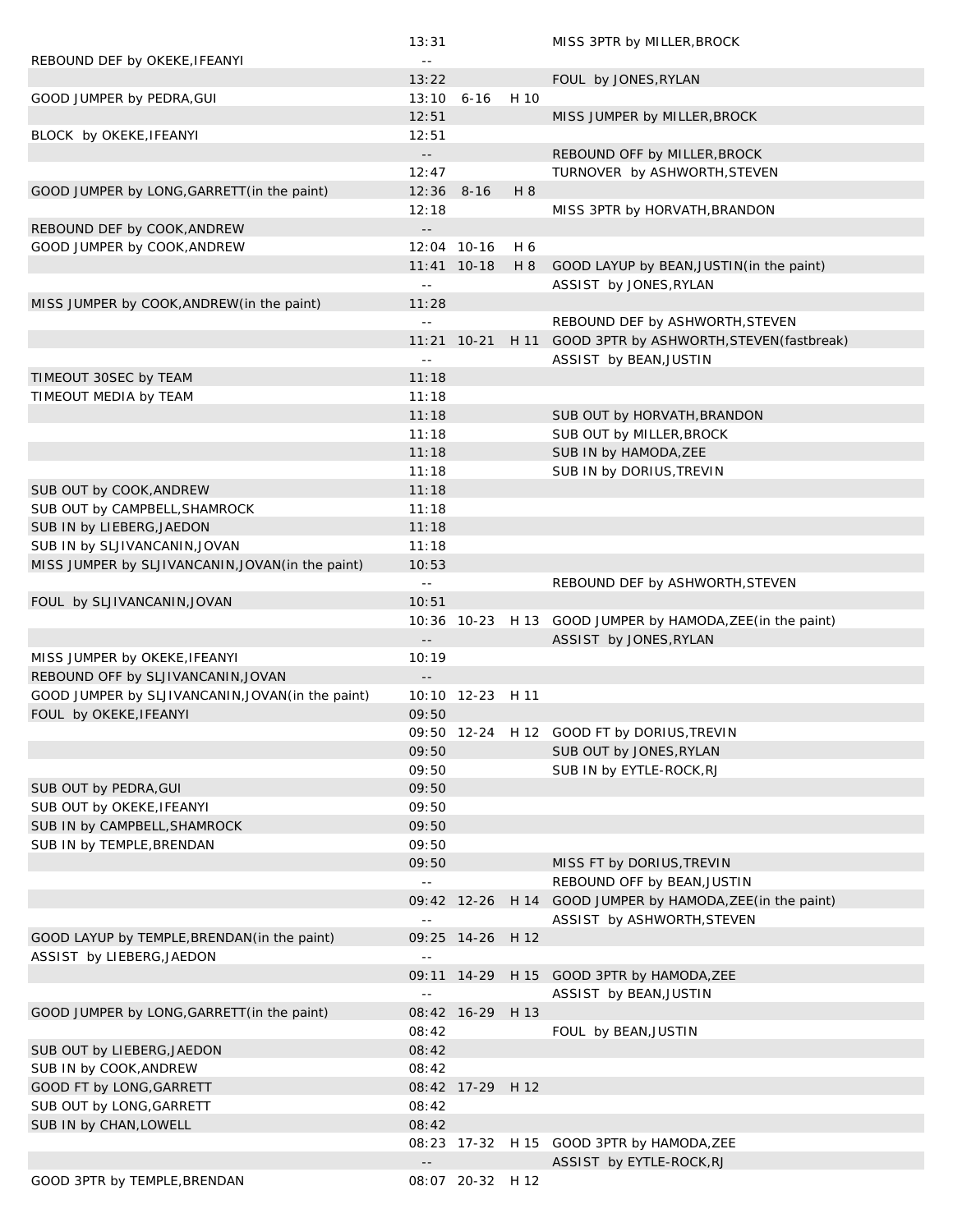| ASSIST by COOK, ANDREW                            | $\sim$ $-$                 |                  |                                                            |
|---------------------------------------------------|----------------------------|------------------|------------------------------------------------------------|
|                                                   |                            |                  | 07:53 20-34 H 14 GOOD DUNK by HAMODA, ZEE (in the paint)   |
|                                                   | $ -$                       |                  | ASSIST by EYTLE-ROCK, RJ                                   |
| TURNOVER by COOK, ANDREW                          | 07:28                      |                  |                                                            |
|                                                   | 07:28                      |                  | STEAL by ASHWORTH, STEVEN                                  |
| FOUL by COOK, ANDREW                              | 07:28                      |                  |                                                            |
| TIMEOUT MEDIA by TEAM                             | 07:28                      |                  |                                                            |
|                                                   | 07:28                      |                  | MISS FT by ASHWORTH, STEVEN                                |
|                                                   | 07:28                      |                  | SUB OUT by BEAN, JUSTIN                                    |
|                                                   | 07:28                      |                  | SUB IN by HORVATH, BRANDON                                 |
| REBOUND DEF by TEMPLE, BRENDAN                    | $\sim$ $\sim$              |                  |                                                            |
| MISS JUMPER by CAMPBELL, SHAMROCK                 | 07:18                      |                  |                                                            |
|                                                   | $\overline{\phantom{a}}$ . |                  | REBOUND DEF by DORIUS, TREVIN                              |
|                                                   |                            |                  | 07:02 20-36 H 16 GOOD DUNK by DORIUS, TREVIN(in the paint) |
|                                                   | $\overline{\phantom{a}}$ . |                  | ASSIST by HORVATH, BRANDON                                 |
| MISS JUMPER by TEMPLE, BRENDAN (in the paint)     | 06:42                      |                  |                                                            |
|                                                   | $\sim$ $\sim$              |                  | REBOUND DEF by ASHWORTH, STEVEN                            |
|                                                   | 06:34                      |                  | MISS 3PTR by HAMODA, ZEE                                   |
| REBOUND DEF by SLJIVANCANIN, JOVAN                | $\overline{\phantom{a}}$ . |                  |                                                            |
| MISS LAYUP by SLJIVANCANIN, JOVAN (in the paint)  | 06:22                      |                  |                                                            |
|                                                   | $\sim$ $\sim$              |                  | REBOUND DEF by DORIUS, TREVIN                              |
|                                                   |                            |                  | 06:15 20-39 H 19 GOOD 3PTR by HORVATH, BRANDON             |
|                                                   | $\overline{\phantom{a}}$ . |                  | ASSIST by EYTLE-ROCK, RJ                                   |
| MISS 3PTR by CAMPBELL, SHAMROCK                   | 05:50                      |                  |                                                            |
|                                                   | $\sim$ $-$                 |                  | REBOUND DEF by TEAM                                        |
|                                                   | 05:47                      |                  | SUB OUT by ASHWORTH, STEVEN                                |
|                                                   | 05:47                      |                  | SUB OUT by EYTLE-ROCK, RJ                                  |
|                                                   | 05:47                      |                  | SUB OUT by DORIUS, TREVIN                                  |
|                                                   | 05:47                      |                  | SUB IN by SHULGA, MAX                                      |
|                                                   | 05:47                      |                  | SUB IN by ZAPALA, SZYMON                                   |
|                                                   | 05:47                      |                  | SUB IN by JONES, RYLAN                                     |
| SUB OUT by CHAN, LOWELL                           | 05:47                      |                  |                                                            |
| SUB OUT by TEMPLE, BRENDAN                        | 05:47                      |                  |                                                            |
| SUB IN by AFEWORK, MALACHI                        | 05:47                      |                  |                                                            |
| SUB IN by GUZELOCAK, MURAT                        | 05:47                      |                  |                                                            |
|                                                   | 05:35                      |                  | TURNOVER by HORVATH, BRANDON                               |
|                                                   | 05:35                      |                  | SUB OUT by HAMODA, ZEE                                     |
|                                                   | 05:35                      |                  | SUB IN by MILLER, BROCK                                    |
|                                                   | 05:18                      |                  | FOUL by JONES, RYLAN                                       |
|                                                   | 05:18                      |                  | SUB OUT by JONES, RYLAN                                    |
|                                                   | 05:18                      |                  | SUB IN by BAIRSTOW, SEAN                                   |
|                                                   | 05:09                      |                  | FOUL by ZAPALA, SZYMON                                     |
| GOOD LAYUP by SLJIVANCANIN, JOVAN (in the paint)  |                            | 04:52 22-39 H 17 |                                                            |
|                                                   |                            | 04:32 22-42 H 20 | GOOD 3PTR by HORVATH, BRANDON                              |
|                                                   | $ -$                       |                  | ASSIST by BAIRSTOW, SEAN                                   |
| MISS LAYUP by GUZELOCAK, MURAT (in the paint)     | 04:10                      |                  |                                                            |
|                                                   | 04:10                      |                  | BLOCK by ZAPALA, SZYMON                                    |
|                                                   | $\Box$                     |                  | REBOUND DEF by ZAPALA, SZYMON                              |
|                                                   |                            | 03:58 22-45      | H 23 GOOD 3PTR by MILLER, BROCK                            |
|                                                   | $-$                        |                  | ASSIST by ZAPALA, SZYMON                                   |
| GOOD JUMPER by SLJIVANCANIN, JOVAN (in the paint) |                            | 03:34 24-45 H 21 |                                                            |
|                                                   | 03:17                      |                  | MISS 3PTR by BAIRSTOW, SEAN                                |
| REBOUND DEF by SLJIVANCANIN, JOVAN                | $\overline{\phantom{a}}$ . |                  |                                                            |
| GOOD 3PTR by SLJIVANCANIN, JOVAN (fastbreak)      |                            | 03:09 27-45 H 18 |                                                            |
| FOUL by GUZELOCAK, MURAT                          | 02:54                      |                  |                                                            |
| TIMEOUT MEDIA by TEAM                             | 02:54                      |                  |                                                            |
|                                                   | 02:54                      |                  | SUB OUT by HORVATH, BRANDON                                |
|                                                   | 02:54                      |                  | SUB IN by BEAN, JUSTIN                                     |
| SUB OUT by AFEWORK, MALACHI                       | 02:54                      |                  |                                                            |
| SUB OUT by GUZELOCAK, MURAT                       | 02:54                      |                  |                                                            |
| SUB IN by LONG, GARRETT                           | 02:54                      |                  |                                                            |
| SUB IN by TEMPLE, BRENDAN                         | 02:54                      |                  |                                                            |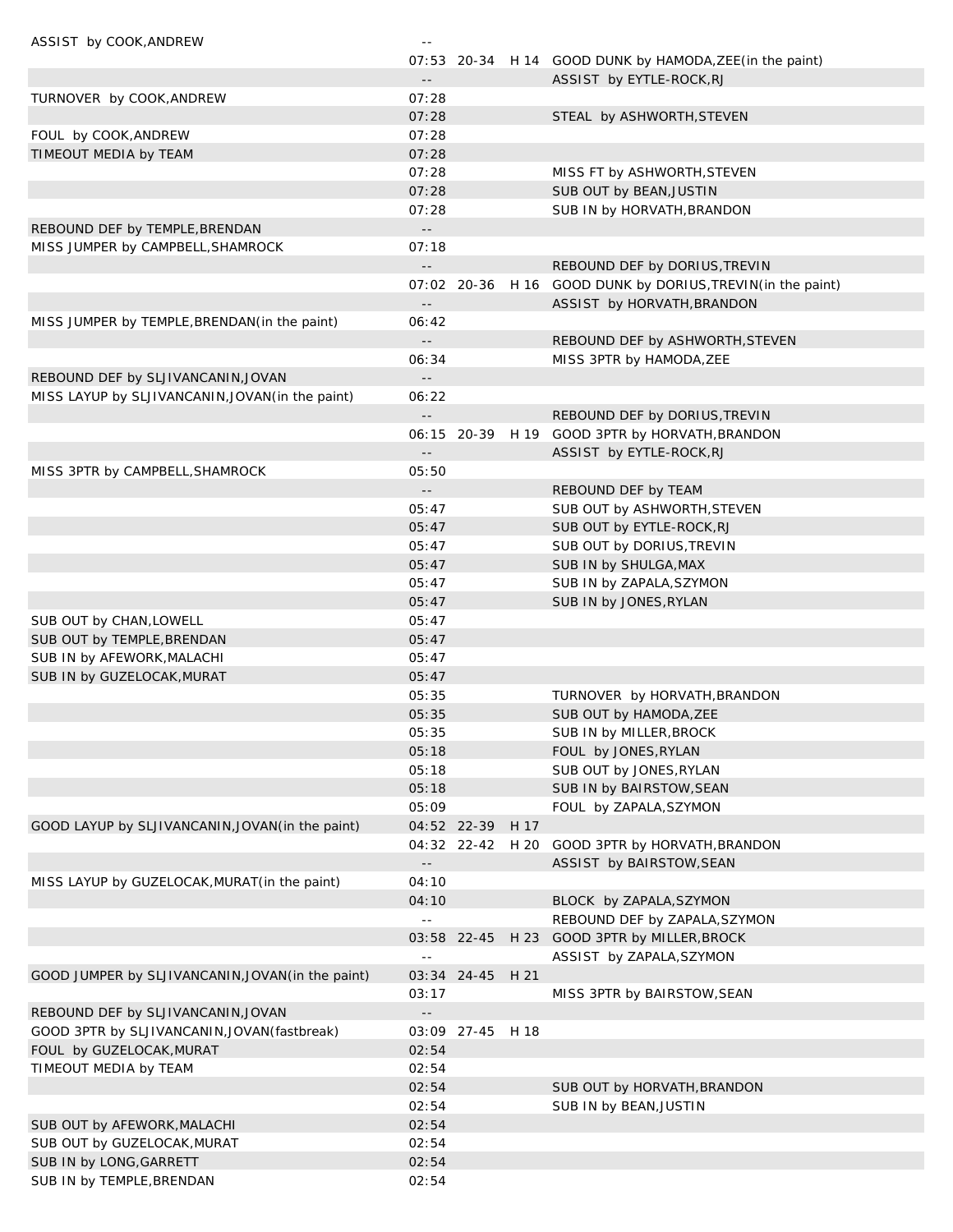|                                                   |                 |                  | 02:54 27-46 H 19 GOOD FT by SHULGA, MAX                                |
|---------------------------------------------------|-----------------|------------------|------------------------------------------------------------------------|
|                                                   |                 |                  | 02:54 27-47 H 20 GOOD FT by SHULGA, MAX                                |
| MISS LAYUP by SLJIVANCANIN, JOVAN (in the paint)  | 02:34           |                  |                                                                        |
|                                                   | $\sim$ $-$      |                  | REBOUND DEF by ZAPALA, SZYMON                                          |
| FOUL by TEMPLE, BRENDAN                           | 02:33           |                  |                                                                        |
|                                                   |                 |                  | 02:33 27-48 H 21 GOOD FT by ZAPALA, SZYMON                             |
| SUB OUT by TEMPLE, BRENDAN                        | 02:33           |                  |                                                                        |
| SUB IN by GUZELOCAK, MURAT                        | 02:33           |                  |                                                                        |
|                                                   |                 |                  | 02:33 27-49 H 22 GOOD FT by ZAPALA, SZYMON                             |
| GOOD JUMPER by SLJIVANCANIN, JOVAN (in the paint) |                 | 02:11 29-49 H 20 |                                                                        |
|                                                   | 01:54           |                  | MISS LAYUP by BEAN, JUSTIN (in the paint)                              |
|                                                   | $\sim$ $\sim$   |                  | REBOUND OFF by ZAPALA, SZYMON                                          |
|                                                   |                 |                  | 01:50 29-51 H 22 GOOD LAYUP by ZAPALA, SZYMON (in the paint)           |
| MISS JUMPER by LONG, GARRETT (in the paint)       | 01:37           |                  |                                                                        |
|                                                   | $ -$            |                  | REBOUND DEF by BEAN, JUSTIN                                            |
|                                                   |                 |                  | 01:29 29-53 H 24 GOOD LAYUP by BEAN, JUSTIN (fastbreak) (in the paint) |
|                                                   | $\sim$ $-$      |                  | ASSIST by ZAPALA, SZYMON                                               |
|                                                   | 01:17           |                  | FOUL by SHULGA, MAX                                                    |
| MISS JUMPER by CAMPBELL, SHAMROCK                 | 01:01           |                  |                                                                        |
| REBOUND OFF by GUZELOCAK, MURAT                   | $\sim$ $-$      |                  |                                                                        |
| GOOD LAYUP by GUZELOCAK, MURAT(in the paint)      |                 | 00:58 31-53 H 22 |                                                                        |
| TIMEOUT TEAM by TEAM                              | 00:58           |                  |                                                                        |
|                                                   | 00:49           |                  | MISS 3PTR by MILLER, BROCK                                             |
|                                                   | $\sim$ $-$      |                  | REBOUND OFF by BAIRSTOW, SEAN                                          |
|                                                   | 00:42           |                  | MISS LAYUP by BAIRSTOW, SEAN(in the paint)                             |
|                                                   | $\perp$ $\perp$ |                  | REBOUND OFF by BEAN, JUSTIN                                            |
|                                                   | 00:26           |                  | MISS JUMPER by BEAN, JUSTIN                                            |
|                                                   | $\sim$ $-$      |                  | REBOUND OFF by SHULGA, MAX                                             |
|                                                   | 00:21           |                  | MISS LAYUP by SHULGA, MAX (in the paint)                               |
| BLOCK by SLJIVANCANIN, JOVAN                      | 00:21           |                  |                                                                        |
|                                                   |                 |                  | REBOUND OFF by ZAPALA, SZYMON                                          |
|                                                   |                 |                  | 00:06 31-55 H 24 GOOD DUNK by ZAPALA, SZYMON(in the paint)             |
|                                                   |                 |                  | ASSIST by BEAN, JUSTIN                                                 |
|                                                   |                 |                  |                                                                        |

# 2nd Half Play By Play

| VISITORS: Carroll (MT)            | Time                       |                  | Score Margin HOME TEAM: Utah St. |
|-----------------------------------|----------------------------|------------------|----------------------------------|
|                                   | 20:00                      |                  | SUB OUT by BAIRSTOW, SEAN        |
|                                   | 20:00                      |                  | SUB OUT by SHULGA, MAX           |
|                                   | 20:00                      |                  | SUB OUT by ZAPALA, SZYMON        |
|                                   | 20:00                      |                  | SUB IN by HORVATH, BRANDON       |
|                                   | 20:00                      |                  | SUB IN by EYTLE-ROCK, RJ         |
|                                   | 20:00                      |                  | SUB IN by JONES, RYLAN           |
| SUB OUT by COOK, ANDREW           | 20:00                      |                  |                                  |
| SUB OUT by LONG, GARRETT          | 20:00                      |                  |                                  |
| SUB OUT by GUZELOCAK, MURAT       | 20:00                      |                  |                                  |
| SUB IN by PEDRA, GUI              | 20:00                      |                  |                                  |
| SUB IN by OKEKE, IFEANYI          | 20:00                      |                  |                                  |
| SUB IN by TEMPLE, BRENDAN         | 20:00                      |                  |                                  |
| GOOD JUMPER by CAMPBELL, SHAMROCK |                            | 19:53 33-55 H 22 |                                  |
| ASSIST by TEMPLE, BRENDAN         | $ -$                       |                  |                                  |
|                                   | 19:22                      |                  | MISS JUMPER by MILLER, BROCK     |
| REBOUND DEF by OKEKE, IFEANYI     | $\overline{\phantom{a}}$ . |                  |                                  |
| MISS JUMPER by CAMPBELL, SHAMROCK | 19:06                      |                  |                                  |
|                                   | $\overline{\phantom{a}}$ . |                  | REBOUND DEF by EYTLE-ROCK, RJ    |
|                                   |                            | 18:43 33-58 H 25 | GOOD 3PTR by BEAN, JUSTIN        |
|                                   | $\overline{\phantom{a}}$ . |                  | ASSIST by EYTLE-ROCK, RJ         |
| TURNOVER by SLJIVANCANIN, JOVAN   | 18:13                      |                  |                                  |
|                                   | 18:13                      |                  | STEAL by EYTLE-ROCK, RJ          |
|                                   | 18:07                      |                  | MISS 3PTR by EYTLE-ROCK, RJ      |
| REBOUND DEF by PEDRA, GUI         | $\qquad \qquad -$          |                  |                                  |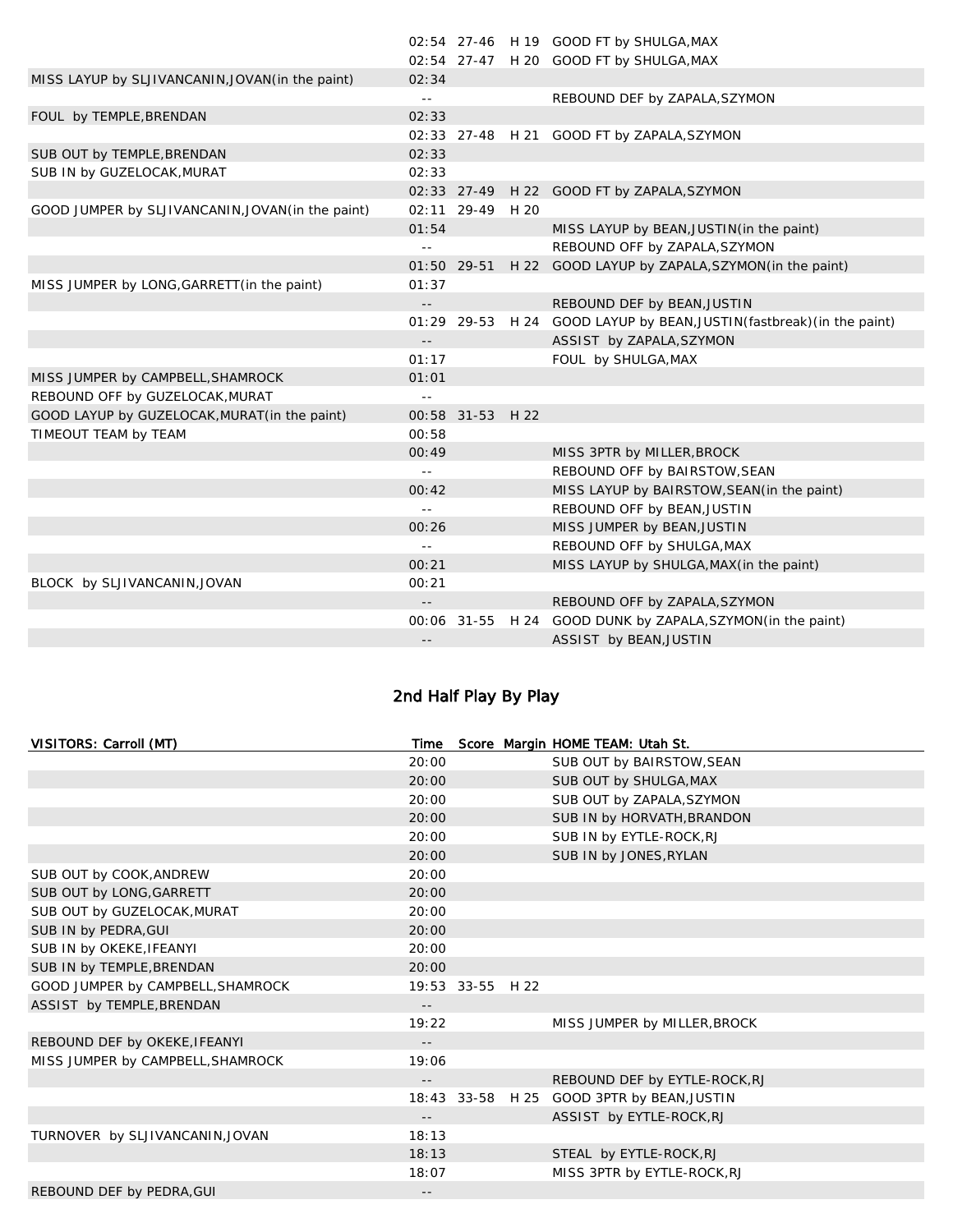| MISS 3PTR by PEDRA, GUI                                                    | 17:59                      |                  |      |                                                                                               |
|----------------------------------------------------------------------------|----------------------------|------------------|------|-----------------------------------------------------------------------------------------------|
|                                                                            | $\sim$ $\sim$              |                  |      | REBOUND DEF by JONES, RYLAN                                                                   |
|                                                                            |                            |                  |      | 17:52 33-61 H 28 GOOD 3PTR by MILLER, BROCK (fastbreak)                                       |
|                                                                            | $=$ $-$                    |                  |      | ASSIST by JONES, RYLAN                                                                        |
| GOOD 3PTR by PEDRA, GUI                                                    |                            | 17:31 36-61 H 25 |      |                                                                                               |
| ASSIST by SLJIVANCANIN, JOVAN                                              | $\omega$ $\omega$          |                  |      |                                                                                               |
|                                                                            |                            |                  |      | 17:16 36-63 H 27 GOOD LAYUP by BEAN, JUSTIN(in the paint)                                     |
|                                                                            | $\ddotsc$                  |                  |      | ASSIST by JONES, RYLAN                                                                        |
| FOUL by OKEKE, IFEANYI                                                     | 17:16                      |                  |      |                                                                                               |
| SUB OUT by OKEKE, IFEANYI                                                  | 17:16                      |                  |      |                                                                                               |
| SUB IN by GUZELOCAK, MURAT                                                 | 17:16                      |                  |      |                                                                                               |
|                                                                            |                            |                  |      | 17:16 36-64 H 28 GOOD FT by BEAN, JUSTIN                                                      |
| MISS JUMPER by GUZELOCAK, MURAT (in the paint)                             | 16:58                      |                  |      |                                                                                               |
| REBOUND OFF by GUZELOCAK, MURAT                                            | $\omega$ .                 |                  |      |                                                                                               |
|                                                                            | 16:56                      |                  |      | FOUL by BEAN, JUSTIN                                                                          |
|                                                                            | 16:47                      |                  |      | FOUL by MILLER, BROCK                                                                         |
| MISS JUMPER by CAMPBELL, SHAMROCK                                          | 16:37                      |                  |      |                                                                                               |
|                                                                            | $\omega$ $\omega$          |                  |      | REBOUND DEF by BEAN, JUSTIN                                                                   |
| FOUL by GUZELOCAK, MURAT                                                   | 16:35                      |                  |      |                                                                                               |
| SUB OUT by TEMPLE, BRENDAN                                                 | 16:35                      |                  |      |                                                                                               |
| SUB IN by COOK, ANDREW                                                     | 16:35                      |                  |      |                                                                                               |
|                                                                            | 16:21                      |                  |      | MISS LAYUP by JONES, RYLAN (in the paint)                                                     |
| REBOUND DEF by SLJIVANCANIN, JOVAN                                         | $\overline{\phantom{a}}$ . |                  |      |                                                                                               |
| TURNOVER by GUZELOCAK, MURAT                                               | 16:11                      |                  |      |                                                                                               |
|                                                                            | 16:11                      |                  |      | STEAL by HORVATH, BRANDON                                                                     |
|                                                                            |                            |                  |      | GOOD JUMPER by HORVATH, BRANDON (fastbreak) (in the                                           |
|                                                                            |                            | 16:03 36-66 H 30 |      | paint)                                                                                        |
|                                                                            | 15:39                      |                  |      | FOUL by HORVATH, BRANDON                                                                      |
| TIMEOUT MEDIA by TEAM                                                      | 15:39                      |                  |      |                                                                                               |
| SUB OUT by PEDRA, GUI                                                      | 15:39                      |                  |      |                                                                                               |
| SUB IN by LONG, GARRETT                                                    | 15:39                      |                  |      |                                                                                               |
| MISS LAYUP by LONG, GARRETT (in the paint)                                 | 15:32                      |                  |      |                                                                                               |
|                                                                            | 15:32<br>$\sim$ $\sim$     |                  |      | BLOCK by HORVATH, BRANDON                                                                     |
|                                                                            | 15:24                      |                  |      | REBOUND DEF by MILLER, BROCK<br>TURNOVER by EYTLE-ROCK, RJ                                    |
|                                                                            | 15:24                      |                  |      |                                                                                               |
| STEAL by LONG, GARRETT<br>GOOD LAYUP by SLJIVANCANIN, JOVAN (in the paint) |                            | 15:15 38-66 H 28 |      |                                                                                               |
| ASSIST by GUZELOCAK, MURAT                                                 |                            |                  |      |                                                                                               |
|                                                                            | $- -$<br>14:44             |                  |      | MISS 3PTR by MILLER, BROCK                                                                    |
| REBOUND DEF by SLJIVANCANIN, JOVAN                                         |                            |                  |      |                                                                                               |
|                                                                            | 14:28                      |                  |      | FOUL by JONES, RYLAN                                                                          |
| GOOD FT by SLJIVANCANIN, JOVAN                                             |                            | 14:28 39-66      | H 27 |                                                                                               |
|                                                                            | 14:28                      |                  |      | SUB OUT by EYTLE-ROCK, RJ                                                                     |
|                                                                            | 14:28                      |                  |      | SUB IN by ASHWORTH, STEVEN                                                                    |
| SUB OUT by CAMPBELL, SHAMROCK                                              | 14:28                      |                  |      |                                                                                               |
| SUB OUT by GUZELOCAK, MURAT                                                | 14:28                      |                  |      |                                                                                               |
| SUB IN by AFEWORK, MALACHI                                                 | 14:28                      |                  |      |                                                                                               |
| SUB IN by TEMPLE, BRENDAN                                                  | 14:28                      |                  |      |                                                                                               |
| MISS FT by SLJIVANCANIN, JOVAN                                             | 14:28                      |                  |      |                                                                                               |
|                                                                            | $- -$                      |                  |      |                                                                                               |
|                                                                            |                            |                  |      | REBOUND DEF by HORVATH, BRANDON<br>14:06 39-68 H 29 GOOD LAYUP by BEAN, JUSTIN (in the paint) |
|                                                                            | $\overline{\phantom{a}}$ . |                  |      | ASSIST by HORVATH, BRANDON                                                                    |
| MISS JUMPER by COOK, ANDREW                                                | 13:53                      |                  |      |                                                                                               |
|                                                                            | $\overline{\phantom{a}}$ . |                  |      | REBOUND DEF by BEAN, JUSTIN                                                                   |
|                                                                            |                            | 13:25 39-71      |      | H 32 GOOD 3PTR by MILLER, BROCK                                                               |
|                                                                            | $\overline{\phantom{a}}$ . |                  |      | ASSIST by ASHWORTH, STEVEN                                                                    |
| GOOD LAYUP by TEMPLE, BRENDAN (in the paint)                               |                            | 12:55 41-71      | H 30 |                                                                                               |
| ASSIST by SLJIVANCANIN, JOVAN                                              | $- -$                      |                  |      |                                                                                               |
|                                                                            | 12:36                      |                  |      | MISS 3PTR by MILLER, BROCK                                                                    |
|                                                                            | $- -$                      |                  |      | REBOUND OFF by MILLER, BROCK                                                                  |
|                                                                            |                            |                  |      | 12:31 41-73 H 32 GOOD LAYUP by HORVATH, BRANDON (in the paint)                                |
|                                                                            | $\sim$ $\sim$              |                  |      | ASSIST by MILLER, BROCK                                                                       |
| FOUL by AFEWORK, MALACHI                                                   | 12:31                      |                  |      |                                                                                               |
|                                                                            |                            |                  |      |                                                                                               |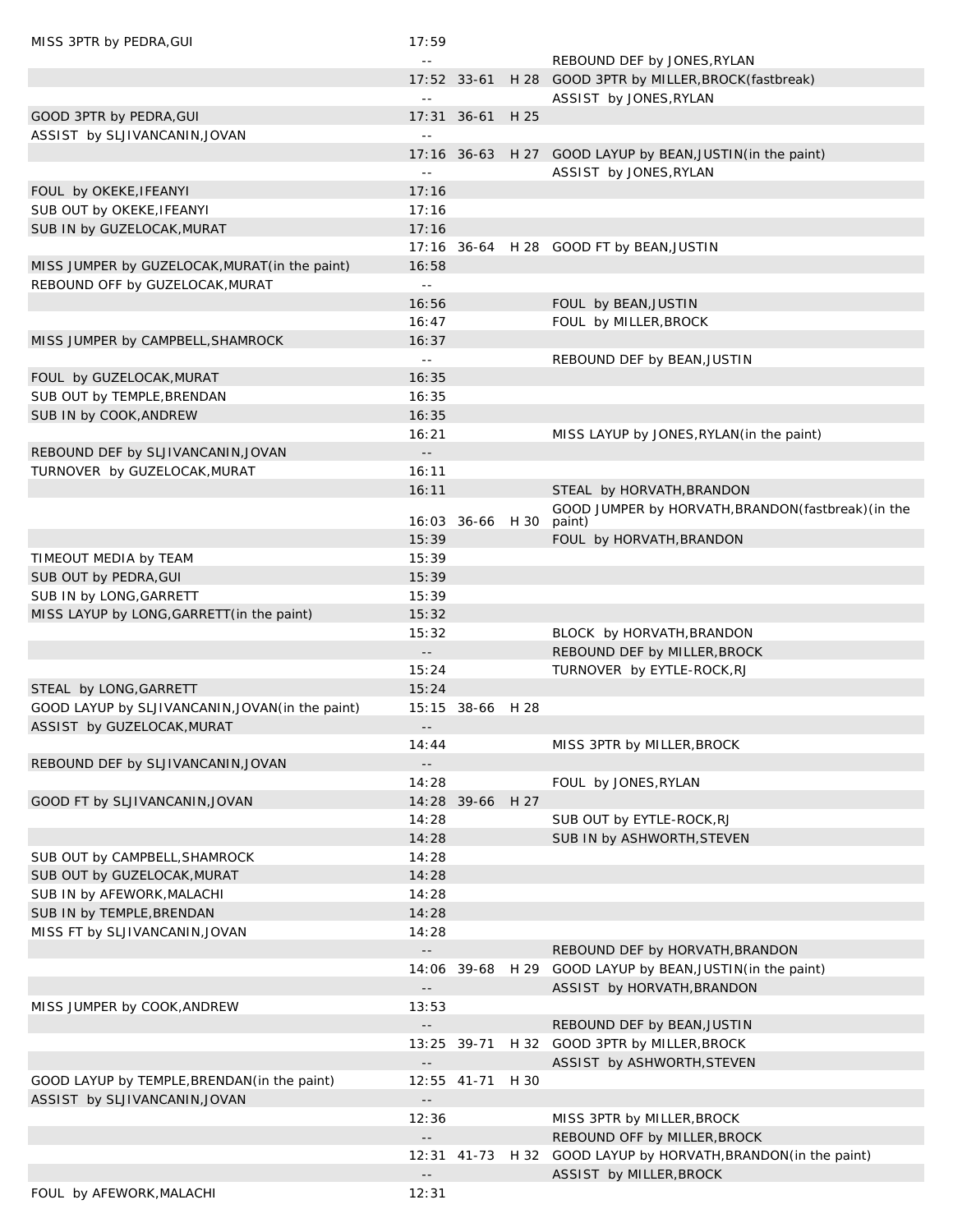|                                                  | 12:31                      |                  | SUB OUT by JONES, RYLAN                                       |
|--------------------------------------------------|----------------------------|------------------|---------------------------------------------------------------|
|                                                  | 12:31                      |                  | SUB OUT by MILLER, BROCK                                      |
|                                                  | 12:31                      |                  | SUB IN by SHULGA, MAX                                         |
|                                                  | 12:31                      |                  | SUB IN by HAMODA, ZEE                                         |
| SUB OUT by AFEWORK, MALACHI                      | 12:31                      |                  |                                                               |
| SUB OUT by SLJIVANCANIN, JOVAN                   | 12:31                      |                  |                                                               |
| SUB IN by OKEKE, IFEANYI                         | 12:31                      |                  |                                                               |
| SUB IN by CAMPBELL, SHAMROCK                     | 12:31                      |                  |                                                               |
|                                                  |                            |                  | 12:31 41-74 H 33 GOOD FT by HORVATH, BRANDON                  |
|                                                  | 12:31                      |                  | SUB OUT by HORVATH, BRANDON                                   |
|                                                  | 12:31                      |                  | SUB IN by DORIUS, TREVIN                                      |
| MISS JUMPER by LONG, GARRETT (in the paint)      | 12:12                      |                  |                                                               |
|                                                  | $\overline{\phantom{a}}$ . |                  | REBOUND DEF by DORIUS, TREVIN                                 |
|                                                  | 12:04                      |                  | MISS LAYUP by BEAN, JUSTIN (in the paint)                     |
| REBOUND DEF by OKEKE, IFEANYI                    | $-$                        |                  |                                                               |
| GOOD 3PTR by LONG, GARRETT                       |                            | 11:53 44-74 H 30 |                                                               |
| ASSIST by OKEKE, IFEANYI                         | $\overline{\phantom{a}}$ . |                  |                                                               |
|                                                  | 11:30                      |                  | MISS 3PTR by ASHWORTH, STEVEN                                 |
| REBOUND DEF by OKEKE, IFEANYI                    | $\overline{\phantom{a}}$ . |                  |                                                               |
|                                                  | 11:27                      |                  | FOUL by DORIUS, TREVIN                                        |
| TIMEOUT MEDIA by TEAM                            | 11:27                      |                  |                                                               |
|                                                  | 11:27                      |                  | SUB OUT by BEAN, JUSTIN                                       |
|                                                  | 11:27                      |                  | SUB IN by BAIRSTOW, SEAN                                      |
| GOOD LAYUP by CAMPBELL, SHAMROCK (in the paint)  |                            | 11:14 46-74 H 28 |                                                               |
| ASSIST by OKEKE, IFEANYI                         | $\overline{\phantom{a}}$ . |                  |                                                               |
|                                                  | 11:14                      |                  | FOUL by HAMODA, ZEE                                           |
|                                                  |                            | 11:14 47-74 H 27 |                                                               |
| GOOD FT by CAMPBELL, SHAMROCK                    |                            |                  |                                                               |
| FOUL by OKEKE, IFEANYI                           | 10:57                      |                  |                                                               |
| SUB OUT by OKEKE, IFEANYI                        | 10:57                      |                  |                                                               |
| SUB IN by SLJIVANCANIN, JOVAN                    | 10:57                      |                  |                                                               |
|                                                  | 10:56                      |                  | MISS 3PTR by SHULGA, MAX                                      |
| REBOUND DEF by SLJIVANCANIN, JOVAN               | $\sim$ $\sim$              |                  |                                                               |
|                                                  | 10:39                      |                  | FOUL by DORIUS, TREVIN                                        |
| GOOD FT by TEMPLE, BRENDAN                       |                            | 10:39 48-74 H 26 |                                                               |
| GOOD FT by TEMPLE, BRENDAN                       |                            | 10:39 49-74 H 25 |                                                               |
|                                                  | 10:17                      |                  | TURNOVER by BAIRSTOW, SEAN                                    |
| MISS JUMPER by COOK, ANDREW                      | 10:01                      |                  |                                                               |
|                                                  |                            |                  | REBOUND DEF by SHULGA, MAX                                    |
|                                                  | 09:51                      |                  | MISS 3PTR by HAMODA, ZEE                                      |
|                                                  | $\sim$ $-$                 |                  | REBOUND OFF by TEAM                                           |
| SUB OUT by COOK, ANDREW                          | 09:46                      |                  |                                                               |
| SUB IN by LIEBERG, JAEDON                        | 09:46                      |                  |                                                               |
|                                                  | 09:38                      |                  | FOUL by SHULGA, MAX                                           |
|                                                  | 09:38                      |                  | TURNOVER by SHULGA, MAX                                       |
| GOOD LAYUP by SLJIVANCANIN, JOVAN (in the paint) |                            | 09:15 51-74 H 23 |                                                               |
|                                                  | 09:06                      |                  | FOUL by DORIUS, TREVIN                                        |
|                                                  | 09:06                      |                  | TURNOVER by DORIUS, TREVIN                                    |
|                                                  | 09:06                      |                  | SUB OUT by DORIUS, TREVIN                                     |
|                                                  | 09:06                      |                  | SUB IN by ZAPALA, SZYMON                                      |
| TURNOVER by LIEBERG, JAEDON                      | 08:47                      |                  |                                                               |
|                                                  |                            |                  | 08:31 51-76 H 25 GOOD JUMPER by BAIRSTOW, SEAN (in the paint) |
| MISS JUMPER by TEMPLE, BRENDAN (in the paint)    | 08:08                      |                  |                                                               |
|                                                  |                            |                  | REBOUND DEF by SHULGA, MAX                                    |
|                                                  | 07:57                      |                  |                                                               |
|                                                  |                            |                  | MISS 3PTR by BAIRSTOW, SEAN<br>REBOUND OFF by ZAPALA, SZYMON  |
|                                                  |                            |                  |                                                               |
|                                                  |                            |                  | 07:52 51-78 H 27 GOOD LAYUP by ZAPALA, SZYMON (in the paint)  |
| MISS 3PTR by LIEBERG, JAEDON                     |                            |                  |                                                               |
|                                                  | 07:38                      |                  |                                                               |
| REBOUND OFF by SLJIVANCANIN, JOVAN               | $\sim$ $-$                 |                  |                                                               |
| MISS LAYUP by SLJIVANCANIN, JOVAN (in the paint) | 07:28                      |                  |                                                               |
|                                                  | $\sim$ $-$                 |                  | REBOUND DEF by SHULGA, MAX                                    |
| FOUL by CAMPBELL, SHAMROCK                       | 07:17                      |                  | 07:17 51-80 H 29 GOOD JUMPER by HAMODA, ZEE (in the paint)    |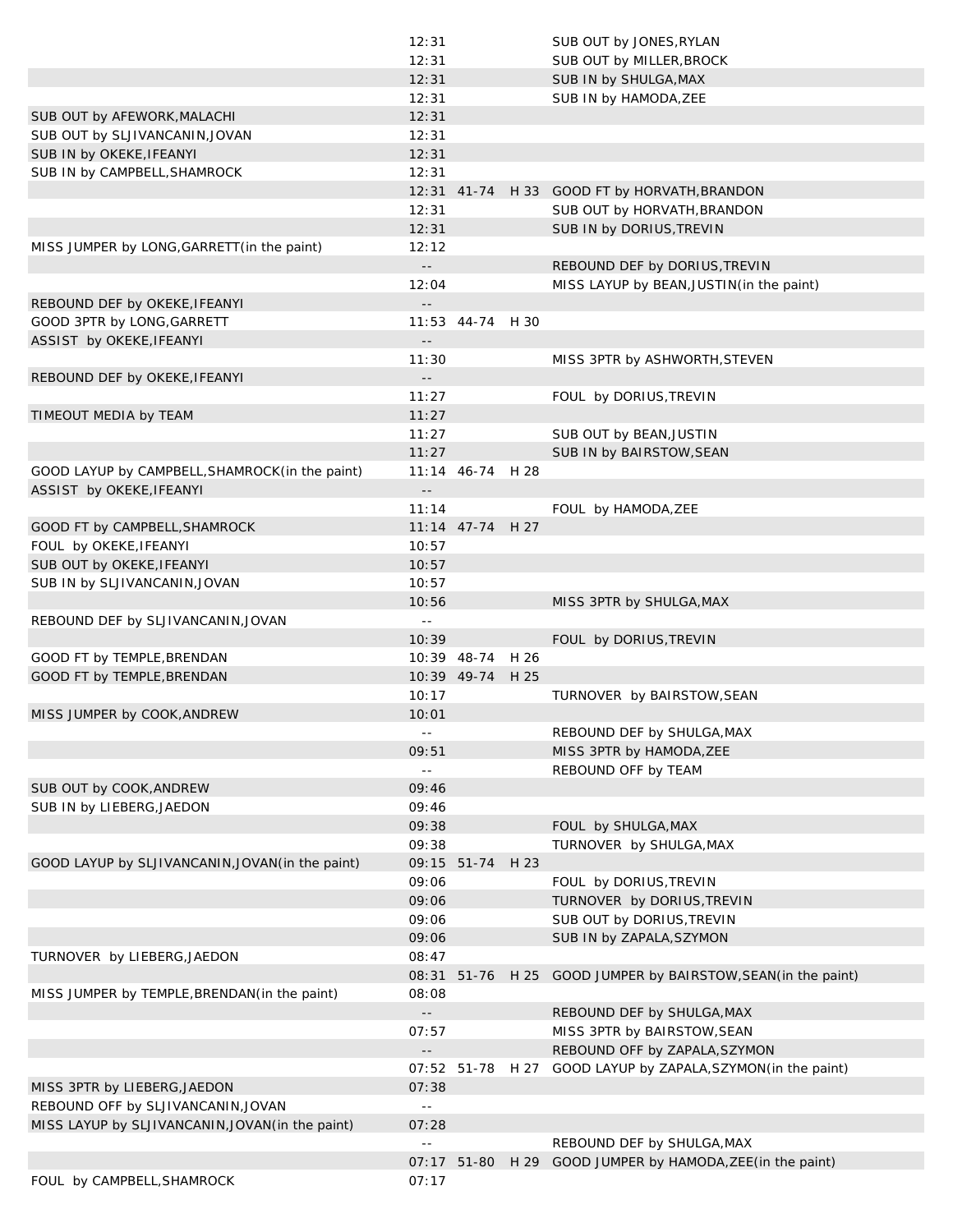| TIMEOUT MEDIA by TEAM                             | 07:17                      |                  |      |                                                             |
|---------------------------------------------------|----------------------------|------------------|------|-------------------------------------------------------------|
| SUB OUT by LIEBERG, JAEDON                        | 07:17                      |                  |      |                                                             |
| SUB OUT by CAMPBELL, SHAMROCK                     | 07:17                      |                  |      |                                                             |
| SUB OUT by TEMPLE, BRENDAN                        | 07:17                      |                  |      |                                                             |
| SUB IN by AFEWORK, MALACHI                        | 07:17                      |                  |      |                                                             |
| SUB IN by CHAN, LOWELL                            | 07:17                      |                  |      |                                                             |
| SUB IN by GUZELOCAK, MURAT                        | 07:17                      |                  |      |                                                             |
|                                                   | 07:17                      | 51-81            |      | H 30 GOOD FT by HAMODA, ZEE                                 |
| MISS JUMPER by CHAN, LOWELL                       | 06:54                      |                  |      |                                                             |
|                                                   | $\sim$ $\sim$              |                  |      | REBOUND DEF by SHULGA, MAX                                  |
|                                                   | 06:20                      |                  |      | MISS 3PTR by HAMODA, ZEE                                    |
| REBOUND DEF by SLJIVANCANIN, JOVAN                | $\sim$ $\sim$              |                  |      |                                                             |
| TURNOVER by CHAN, LOWELL                          | 06:03                      |                  |      |                                                             |
|                                                   | 06:03                      |                  |      | STEAL by BAIRSTOW, SEAN                                     |
|                                                   |                            | 05:57 51-83      |      | H 32 GOOD DUNK by BAIRSTOW, SEAN (fastbreak) (in the paint) |
|                                                   | $\sim$ $\sim$              |                  |      | ASSIST by ASHWORTH, STEVEN                                  |
| MISS 3PTR by SLJIVANCANIN, JOVAN                  | 05:38                      |                  |      |                                                             |
|                                                   | $\sim$ $\sim$              |                  |      | REBOUND DEF by ZAPALA, SZYMON                               |
|                                                   |                            | 05:26 51-85      |      | H 34 GOOD DUNK by ZAPALA, SZYMON(in the paint)              |
|                                                   | $\sim$ $\sim$              |                  |      | ASSIST by HAMODA, ZEE                                       |
|                                                   |                            |                  |      |                                                             |
| GOOD JUMPER by SLJIVANCANIN, JOVAN (in the paint) |                            | 05:09 53-85 H 32 |      |                                                             |
| TIMEOUT 30SEC by TEAM                             | 05:09                      |                  |      |                                                             |
| TIMEOUT MEDIA by TEAM                             | 05:09                      |                  |      |                                                             |
|                                                   | 05:09                      |                  |      | SUB OUT by ZAPALA, SZYMON                                   |
|                                                   | 05:09                      |                  |      | SUB IN by THELISSEN, NORBERT                                |
| SUB OUT by SLJIVANCANIN, JOVAN                    | 05:09                      |                  |      |                                                             |
| SUB OUT by CHAN, LOWELL                           | 05:09                      |                  |      |                                                             |
| SUB IN by PEDRA, GUI                              | 05:09                      |                  |      |                                                             |
| SUB IN by COOK, ANDREW                            | 05:09                      |                  |      |                                                             |
|                                                   | 04:44                      |                  |      | MISS JUMPER by BAIRSTOW, SEAN(in the paint)                 |
| REBOUND DEF by COOK, ANDREW                       | $\overline{\phantom{a}}$ . |                  |      |                                                             |
|                                                   | 04:20                      |                  |      | FOUL by SHULGA, MAX                                         |
| MISS FT by LONG, GARRETT                          | 04:20                      |                  |      |                                                             |
| REBOUND DEADB by TEAM                             | $\sim$ $\sim$              |                  |      |                                                             |
| GOOD FT by LONG, GARRETT                          |                            | 04:20 54-85 H 31 |      |                                                             |
|                                                   | 04:12                      |                  |      | TURNOVER by BAIRSTOW, SEAN                                  |
| STEAL by AFEWORK, MALACHI                         | 04:12                      |                  |      |                                                             |
| MISS LAYUP by AFEWORK, MALACHI (in the paint)     | 04:08                      |                  |      |                                                             |
|                                                   | 04:08                      |                  |      | BLOCK by BAIRSTOW, SEAN                                     |
|                                                   | $\mathbb{L}$ .             |                  |      | REBOUND DEF by ASHWORTH, STEVEN                             |
| FOUL by AFEWORK, MALACHI                          | 03:58                      |                  |      |                                                             |
| TIMEOUT MEDIA by TEAM                             | 03:58                      |                  |      |                                                             |
| SUB OUT by AFEWORK, MALACHI                       | 03:58                      |                  |      |                                                             |
| SUB IN by LIEBERG, JAEDON                         | 03:58                      |                  |      |                                                             |
|                                                   |                            | 03:44 54-87      |      | H 33 GOOD JUMPER by BAIRSTOW, SEAN (in the paint)           |
|                                                   | 03:33                      |                  |      | FOUL by BAIRSTOW, SEAN                                      |
| MISS FT by LIEBERG, JAEDON                        | 03:33                      |                  |      |                                                             |
| REBOUND DEADB by TEAM                             | $\sim$ $\sim$              |                  |      |                                                             |
|                                                   | 03:33                      |                  |      | SUB OUT by ASHWORTH, STEVEN                                 |
|                                                   | 03:33                      |                  |      |                                                             |
|                                                   |                            |                  |      | SUB IN by WAGSTAFF, TRAVIS                                  |
| GOOD FT by LIEBERG, JAEDON                        |                            | 03:33 55-87      | H 32 |                                                             |
|                                                   | 03:19                      |                  |      | MISS 3PTR by WAGSTAFF, TRAVIS                               |
| REBOUND DEF by COOK, ANDREW                       | $\overline{a}$             |                  |      |                                                             |
| GOOD JUMPER by PEDRA, GUI                         |                            | 03:00 57-87 H 30 |      |                                                             |
|                                                   | 02:39                      |                  |      | TURNOVER by HAMODA, ZEE                                     |
| STEAL by PEDRA, GUI                               | 02:39                      |                  |      |                                                             |
| MISS LAYUP by GUZELOCAK, MURAT (in the paint)     | 02:33                      |                  |      |                                                             |
| REBOUND OFF by PEDRA, GUI                         | $\sim$ $-$                 |                  |      |                                                             |
| MISS LAYUP by PEDRA, GUI (in the paint)           | 02:29                      |                  |      |                                                             |
|                                                   | $\sim$ $\sim$              |                  |      | REBOUND DEF by WAGSTAFF, TRAVIS                             |
|                                                   | 02:26                      |                  |      | MISS 3PTR by WAGSTAFF, TRAVIS                               |
| REBOUND DEF by COOK, ANDREW                       | $ -$                       |                  |      |                                                             |